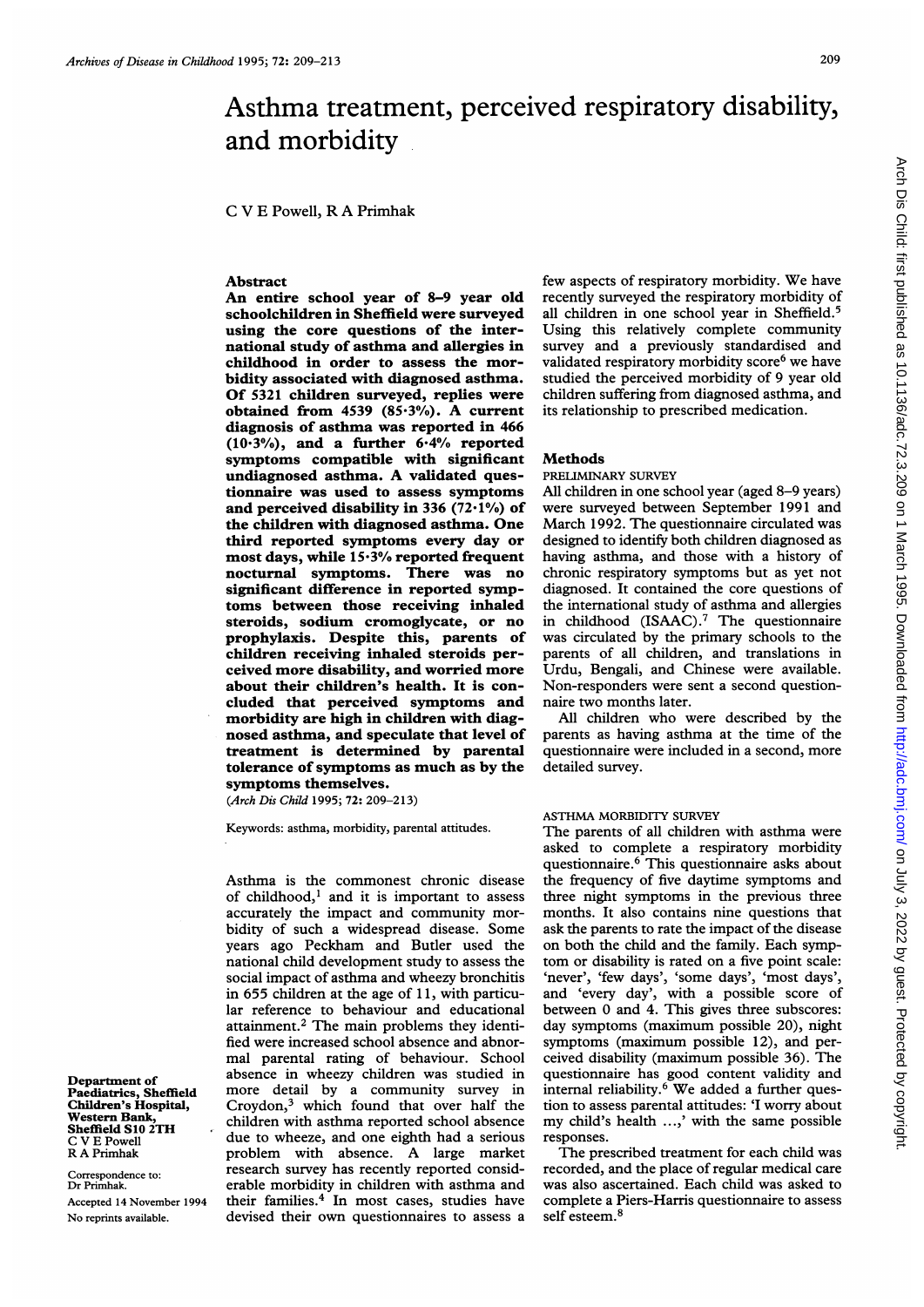Table <sup>1</sup> Symptoms reported in the previous 12 months in 466 children with and 4073  $children$  without a current diagnosis of asthma; figures are number/denominator  $\binom{6}{6}$ 

|                                                | Current asthma  | No current asthma |
|------------------------------------------------|-----------------|-------------------|
| More than 12 attacks of wheeze                 | 66/461(14.3)    | 12/4062(0.3)      |
| Sleep disturbed at least once a week           | 148/454(32.6)   | 67/4058(1.7)      |
| Wheeze preventing speech                       | 100/460(21.7)   | 33/4061(0.8)      |
| Night cough at least once a week               | 152/453(33.6)   | 204/3942(5·2)     |
| Exercise limited by cough or wheeze most times | 120/454(26.4)   | 50/3998(1.3)      |
| Usually chesty with colds                      | $286/466(61-4)$ | 340/4013(8.5)     |

Table 2 Prescribed treatment according to regular carer; figures are number (%)

|                                  | Hospital   | General practitioner | None        |
|----------------------------------|------------|----------------------|-------------|
| Inhaled $\beta$ agonist          | $26(96-3)$ | $129(92-1)$          | 119(81.5)   |
| Inhaled sodium cromoglycate      | $4(14-8)$  | 32(22.9)             | 35(240)     |
| Inhaled steroid                  | 17(63.0)   | 80(57.1)             | 47 $(32.2)$ |
| Methylxanthines                  | $2(7-4)$   | 7(5.0)               | $3(2-1)$    |
| Oral long acting $\beta$ agonist | 2(7.4)     | 5(3.6)               | 5(3.4)      |
| <b>B</b> Agonist syrup           |            | 8(5.7)               | 23(15.8)    |
| No inhaled prophylaxis           | 4(14.8)    | 31 $(22.1)$          | 60(41.1)    |
| Total                            | 27         | 140                  | 146         |

# **STATISTICS**

Distributional differences were assessed by  $x^2$ testing. Differences in morbidity scores between different groups were assessed by Mann-Whitney test for two groups, and by the Kruskal-Wallis test where there were three groups.



Day and night time symptom scores and perceived disability scores in children with asthma using different prophylactic inhalers. Boxes show median (interquartile range); bars are 10th centiles, with outliers shown.

### Results

# PRELIMINARY SURVEY

All primary schools in Sheffield were asked to participate in the preliminary survey; 129/131 agreed to take part. Questionnaires were sent to the parents of all 5321 eligible children and 4539 (85.3%) replied. A current diagnosis of asthma was reported in  $466$  (10.3%) of the responders, of whom  $256$  (54.9%) were boys. The proportion of boys in this group was not significantly different to that of the remainder  $(50.7\%)$ . A total of 771  $(17.0\%)$  reported wheeze in the last 12 months, while 1376  $(30.3%)$  had wheezed at some stage in their life. Of the children who had wheezed in the last 12 months, 401 (52-0%) had a current diagnosis of asthma. Among the 461 children with asthma who gave details of attack frequency,  $65$  (14 $\cdot$ 1%) reported no wheezing attacks in the preceding 12 months, 152  $(33.0\%)$  had one to three attacks, 178  $(38.6\%)$ had four to 12 attacks, and 66 (14.3%) had more than 12 attacks. Details of the pattern and frequency of symptoms reported by the parents are shown in table 1.

If the presence of wheeze on more than three occasions in the last 12 months, exercise induced cough or wheeze 'most times', or nocturnal cough or wheeze at least once a week are taken as symptoms suggestive of asthma, there were 287 (6-4%) children in our survey with undiagnosed asthma. If children with any wheeze in the last 12 months were included, then the number increased to  $484$  ( $10.7\%$ ).

# DETAILED ASTHMA MORBIDITY SURVEY

These 466 children were asked to participate in the asthma survey, and  $336$  (72.1%) responded, comprising 310 who completed and returned both the morbidity and the self esteem questionnaire, a further 17 who returned only the morbidity questionnaire, and nine who returned only the self esteem portion.

In the entire survey, the median (interquartile range) symptom score on the morbidity questionnaire was  $11$  (7-19). Median subscores were: day symptoms 6 (3-8), night symptoms 3 (2-6), and perceived disability 2 (0-6). At least one daytime symptom occurring every day or most days was reported in 105/327 (32.1%) of the responders. Although 50 children (15-3%) had at least one night symptom every night or most nights, only 16  $(4.9\%)$  were reported as being woken regularly by the symptoms. Only five children  $(1.5\%)$ reported no symptoms in the preceding three months. Four were under regular review by the general practitioner, and three were taking regular inhaled steroid treatment.

In the 313 children where details were given, the regular care of the child's asthma was undertaken by the hospital in 27  $(8.6%)$  and by regular general practitioner review in 140  $(44.7\%)$ . However, 146  $(46.6\%)$  reported that no regular review of their asthma took place. Table 2 shows the type of treatment reported according to the regular care given. Children not attending regular review were less likely to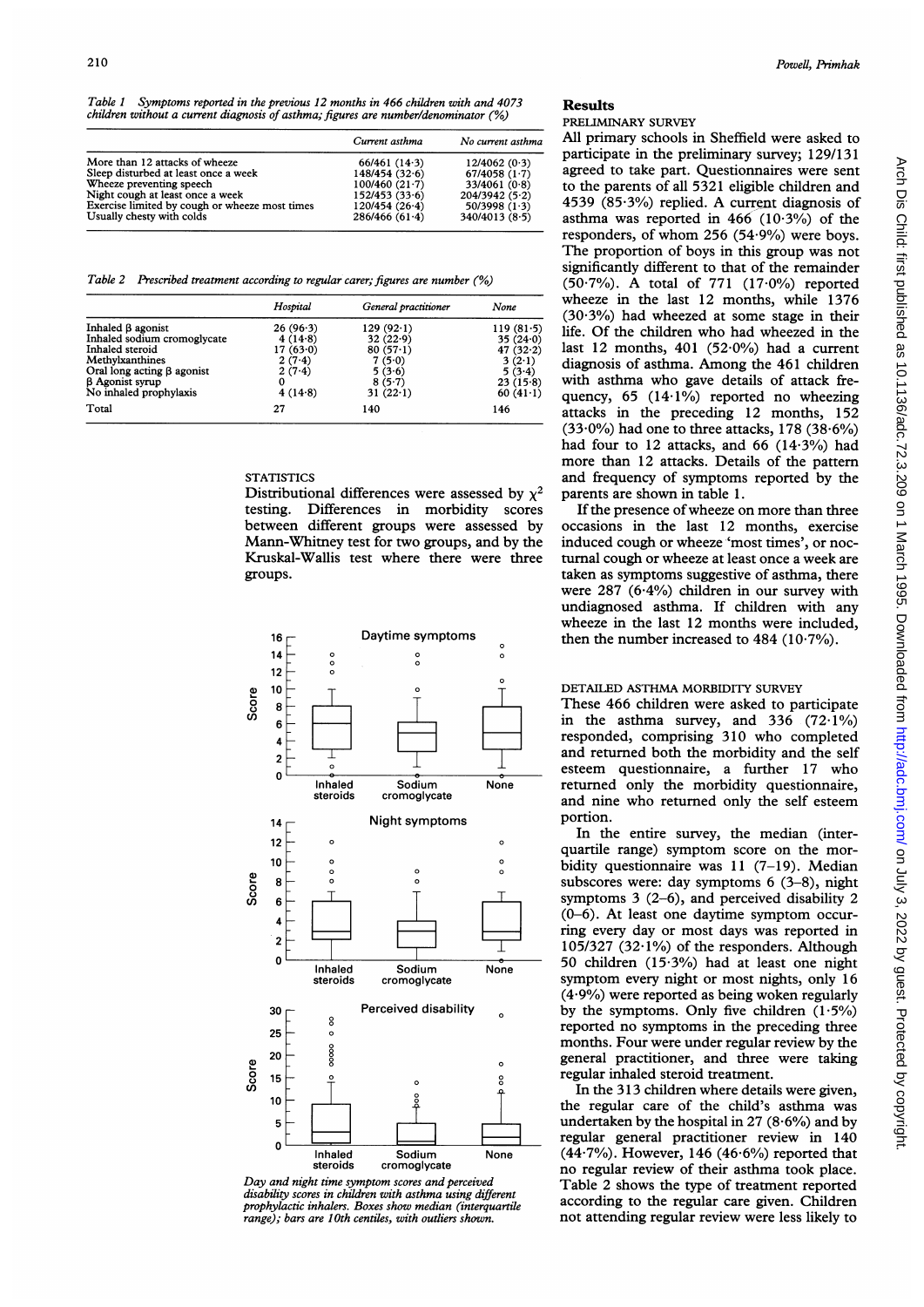Table 3 Parental wony and regular preventive treatment; figures are number (%)

| Prophylaxis                                    | 'I worry about my child's health ' |                              |                                  |                                    |                                 |                 |
|------------------------------------------------|------------------------------------|------------------------------|----------------------------------|------------------------------------|---------------------------------|-----------------|
|                                                | Every day                          | Most davs                    | Some davs                        | A few days                         | Not at all                      | Total           |
| None<br>Sodium cromoglycate<br>Inhaled steroid | 5(5.3)<br>$6(11-1)$<br>27(21.3)    | 8(8.4)<br>5(9.3)<br>16(12.6) | 35(36.8)<br>21(38.9)<br>48(37.8) | 29(30.5)<br>12(22.2)<br>$22(17-3)$ | 18(18.9)<br>10(18.5)<br>14(110) | 95<br>54<br>127 |
| Total                                          | 38(13.8)                           | 29(10.5)                     | $104(37-7)$                      | 63(22.8)                           | 42(15.2)                        | 276             |

Inhaled steroids significantly different:  $\chi^2$ =18.4, 8 df, p<0.05.

be taking inhaled prophylaxis (largely due to the much lower likelihood of taking inhaled steroids), and more likely to receive oral salbutamol syrup.

The figure shows the morbidity subgroup scores according to the type of prophylactic inhaler. There was no significant difference in objective day or night symptom scores between children on inhaled steroids, sodium cromoglycate, or no regular treatment. Despite this, there was a significantly higher perceived disability score ( $\chi^2$ =7.3, 2 df, p<0.05) in children taking inhaled steroids, and the parents of these children worried about their child's health significantly more  $(\chi^2=18.4, 8 \text{ df},$  $p<0.05$ , as shown in table 3.

There were 88 children who reported symptoms of asthma (cough, wheeze, or breathlessness) every day or most days. Full data were available on treatment in 79, and on place of care in 75. Although current guidelines recommend that all these children should receive regular prophylaxis,<sup>9</sup> only 53 (70.7%) were receiving such treatment. Table 4 shows the use of prophylaxis according to place of care in these poorly controlled children. The likelihood of receiving prophylaxis was lowest in the group under no regular review, and highest in the hospital group ( $p<0.01$ ). There was no evidence that the group who did not receive prophylaxis had less severe symptoms as judged by overall symptom score  $(z=0.267,$  $p>0.5$ , Mann-Whitney U test).

The child's own self esteem, as rated by the Piers-Harris score, had a negative correlation with overall symptoms and with perceived disability scores. Although these correlations were significant ( $p < 0.001$ ) they accounted for only  $6\%$  and  $4.8\%$  of the respective variances. The main subgroup cluster of the Piers-Harris score that was responsible for this correlation was cluster 4 (anxiety). Self esteem scores were unrelated to the type of prophylaxis used.

#### Discussion

This study aimed to assess all 8-9 year old children in a single school year diagnosed as having asthma. The 85% response rate to the first survey was comparable with previous

Table 4 Prescribed prophylaxis and place of care in regularly symptomatic asthmatic children; figures are  $number (%)$ 

|                      | Prophylaxis | No prophylaxis | Total |
|----------------------|-------------|----------------|-------|
| Hospital             | 8(100.0)    |                | 8     |
| General practitioner | 30(78.9)    | 8(21.0)        | 38    |
| None                 | 16(55.2)    | 13(44.8)       | 29    |
| Total                | 45          | 21             | 75    |

studies.<sup>3 10 11</sup> The results from this survey show a significant morbidity in these children, with over one fifth having suffered speech limiting wheeze in the last 12 months, and over one quarter having regular exercise limitation. A small number of children in the remainder of the population were reported to have similar symptoms. These children probably represent undiagnosed asthmatics. Although the percentages are small, it is of concern that 33 children in our survey who were not recognised as asthmatic had had at least one attack of speech limiting wheeze in the previous year. Undiagnosed asthma is difficult to assess accurately, as the criteria for diagnosis are not agreed. A conservative estimate, using respiratory symptoms of sufficient frequency to have an impact on life, was that 6-4% of the surveyed children had undiagnosed asthma, giving an overall asthma prevalence of 16-7%, increasing to 21% if all children who wheezed in the previous 12 months are included. Although undiagnosed asthma is still a problem, the scale of the problem appears much less than that reported in Newcastle in the 1970s. 12

We have looked in more detail at the children with a diagnosis of asthma, using standardised and validated questionnaires. When the non-responders in the second survey were excluded it is likely that only about 60% of all eligible children with asthma were studied. There may be <sup>a</sup> selection bias in that children with more severe symptoms are more likely to reply to such questionnaires. With these caveats, the data permit an assessment to be made of the community morbidity from asthma, and internal comparisons between groups are still valid.

One of the major difficulties in the epidemiological study of asthma is case definition. The lack of a gold standard for asthma continues to cause difficulties in interpretation of questionnaire based or bronchial hyperreactivity (BHR) data from community populations.13 Our study used the core questions from the ISAAC questionnaire to standardise the data obtained. This questionnaire inquires into the prevalence and severity of wheezing illness and other recurrent respiratory symptoms such as night cough, daytime cough, or exercise induced symptoms.7 It also asks the question 'Has your child ever had asthma?' and a supplementary question used in this national survey (not part of the core questions): 'Has your child ever been diagnosed by a doctor as having asthma?' Case identification based on responses to the two asthma questions may be inaccurate as they will be affected by a number of factors: parental recall, physician diagnosis, and parental acceptance.14

An alternative suggestion is to use challenge tests of BHR and use 'symptomatic bronchial hyperreactivity' as a working definition for current asthma, that is those children with a 12 month period prevalence of wheeze on questionnaire and BHR on inhalation challenge tests.<sup>15</sup> We did not use tests of BHR in this study for two reasons. Firstly, there are concerns about tests for BHR as markers for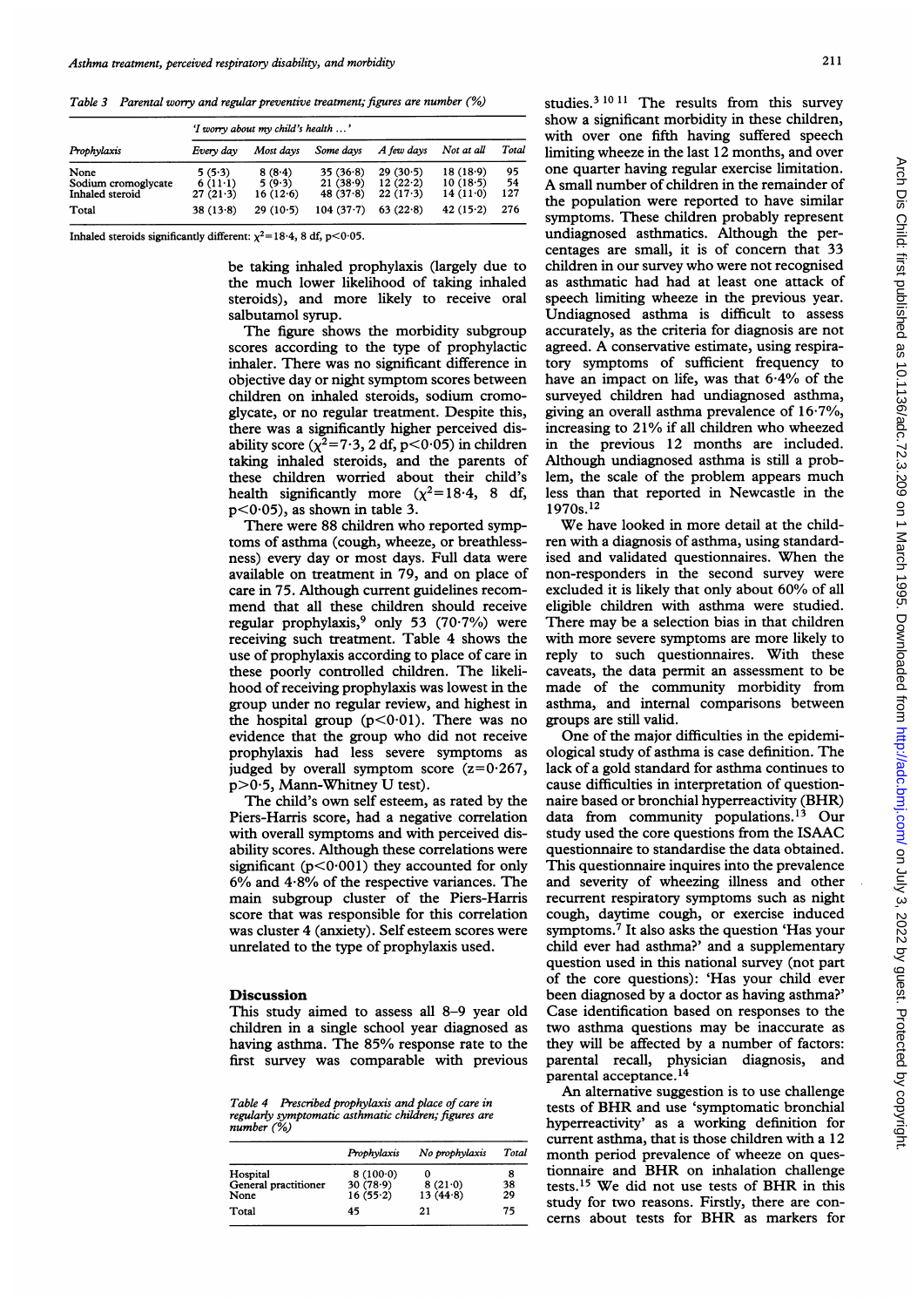asthma in community populations as many children will have reactivity but no current symptoms and children with symptoms may not demonstrate hyperreactivity.<sup>11 16 17</sup> There may also be great variation in BHR within an individual over time.<sup>18 19</sup>

Taking these difficulties into consideration, it is reassuring that the data from the national survey<sup>7</sup> show similar prevalences. The national study was performed contemporaneously with our initial screening questionnaire, using the same methodology. It received 5472 questionnaire responses for children aged 5-17, and reported <sup>a</sup> 15% period prevalence of wheeze in the previous 12 months, compared with the prevalence of 16-9% in our study. Of those children who wheezed in the previous 12 months, 54-4% were labelled as having asthma in the national study compared with 52% in our study. The severity of attacks and speech limiting attacks were also very similar in the two studies. Comparing data from other asthma prevalence studies is difficult because of the different methodology and definitions of asthma used.

In the second phase of our study we regarded children as having asthma if the parents reported a current diagnosis of asthma. We were assessing the morbidity and symptomatology reported in children with asthma, and to have a selection criterion that was based on symptoms would have made the study self fulfilling. As all but five of the children with asthma reported respiratory symptoms in the preceding three months, and three of these were on regular inhaled steroids, we feel that it is unlikely that there is a major problem with overdiagnosis in our population.

Most studies of asthma morbidity in childhood have focused on school absence as an objective measure of impact. We did not attempt to address this again in our study. Parental ratings of the impact of asthma are difficult to quantify because of subjectivity in reporting. Our use of a standardised questionnaire reduces this to some extent, but will not completely overcome the problem. There are differences in objective measures of symptoms and those reported by parents or children, particularly when noctumal symptoms are studied.20 Considerable variability has also been reported in the ability of children to assess their own bronchial obstruction.<sup>21</sup> This raises the question of whether we should be trying to assess perceived morbidity or 'true' morbidity. Measures of true morbidity might include tape recordings of a child's sleep, or spirometric assessments. As asthma is a variable disease, such measurements would have to be made over weeks or months to have any meaning. This would be virtually impossible in a large scale community survey. School absence might be another indicator of morbidity, but many factors other than asthma can contribute to this, and schools do not record the reason for absence. We therefore relied on the parental assessment of school absence due to respiratory symptoms using a validated questionnaire. It is unlikely that these ratings overestimate the problem, as

parental estimates of school absence due to wheeze have been shown to be consistently lower than recorded absence from all causes.<sup>11</sup>

A recent study in Sheffield looked in detail at subjective measures of family disturbance and found a high social cost of asthma in a small and selected group of children hospitalised for asthma.<sup>22</sup> It is not possible to say how far these families differ both from other families with asthma, or indeed from the population at large. We have not gathered control data to assess respiratory morbidity or self esteem, but we have provided a representative and quantified picture of the care given to children with diagnosed asthma in our community.

It is important to remember that only a small proportion of the most symptomatic asthmatics are under hospital review. This makes community surveys the only representative method of assessing the morbidity associated with asthma. It is all the more disappointing that the morbidity experienced by children in our survey is so high. The presence of symptoms every day or most days would generally be taken as an indicator of poor control, and yet almost one third of our population reported this finding. One in six children had nocturnal symptoms, although in the majority these were not reported to awaken them. Even in stable asthma, nocturnal symptoms have been shown to reduce the quality of sleep, and impair cognitive performance.<sup>23</sup>

The high morbidity seen, even in children reported to be receiving regular prophylaxis, does not necessarily imply that the medications are ineffective or prescribed in inadequate dosage. It is likely that some of the morbidity is due to poor compliance with treatment.<sup>24</sup>

When we compared the morbidity subscores in different treatment groups, we found that there was a discrepancy between symptom scores and the parental perception of disability. Children on regular inhaled steroids had a higher perceived disability score despite having similar symptoms to the other groups. In addition, parents were more worried about children who were on regular prophylactic inhalers, particularly inhaled steroids, despite the similarity in symptoms in different treatment groups. It could be argued that these increases in worry and perceived disability are consequences of the child requiring a regular inhaler. It seems equally likely that the level of treatment received by the child is determined to a considerable extent by the parental tolerance of the child's symptoms. It is not clear from our study whether the parents with a low tolerance of symptoms are likely to have children with a better or worse outcome. Parents of children with asthma show some positive adaptation in their perception of the disease, $25$  but our data show that this varies considerably with individuals.

It is reassuring that the parental perception of disability had such a small relationship to the child's self esteem. Less than 5% of the variance in self esteem was explained by parental perceptions of disability, and asthma